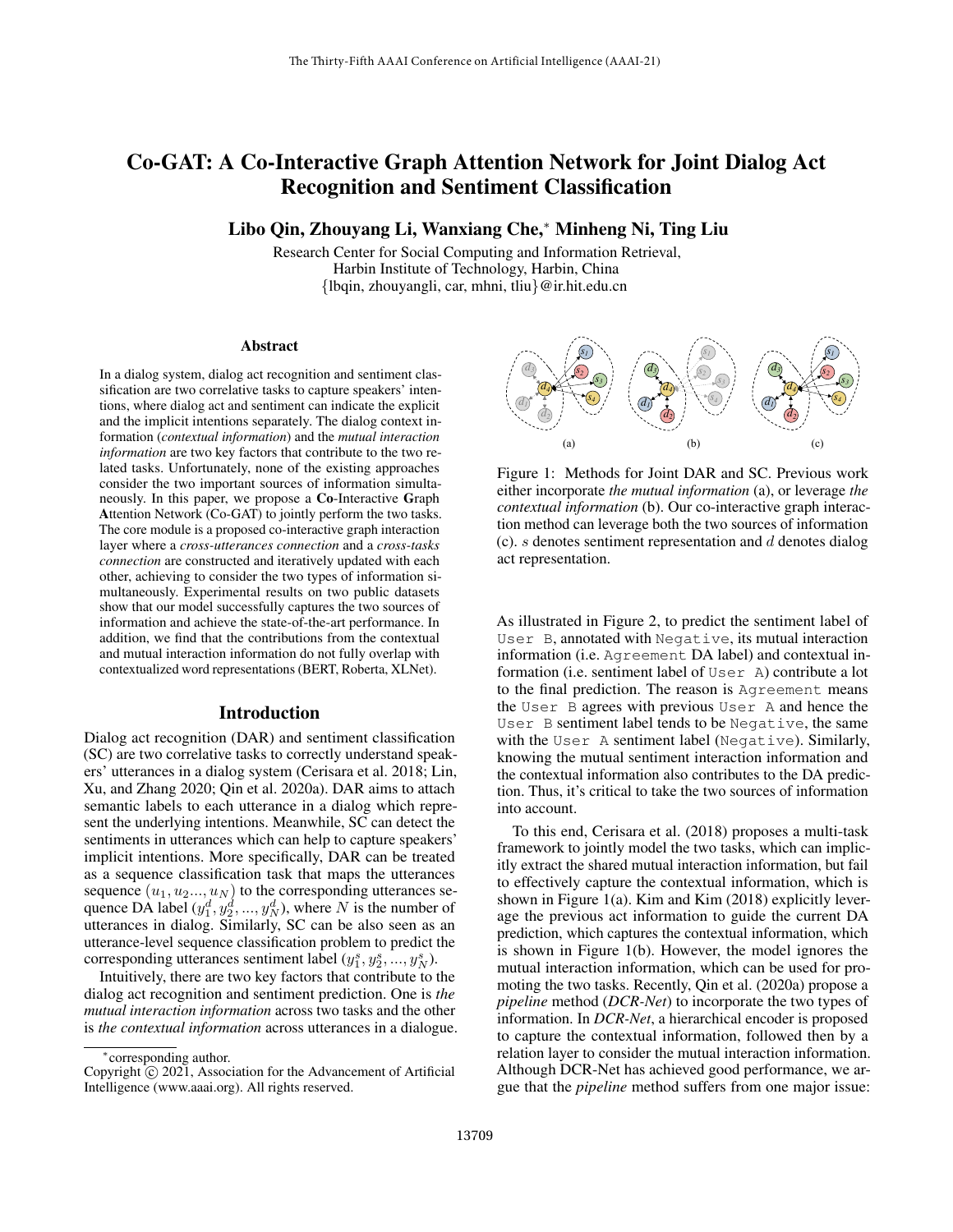| <b>Speaker</b> |  | <i><b>Utterance</b></i>                                                                                                      | <b>DA Label</b> | <b>Sentiment Label</b>                    |  |  |
|----------------|--|------------------------------------------------------------------------------------------------------------------------------|-----------------|-------------------------------------------|--|--|
| User A         |  | they are as tired of social media as I am.                                                                                   | Statement       | Negative                                  |  |  |
| User B         |  | yes ! i don't get it . everyone i talk to about<br>facebook - - everyone - - hates it, but none<br>of them will take action. |                 | $ $ Agreement $\Box \rangle$ Negative $ $ |  |  |

Figure 2: A snippet of a dialog sample from the Mastodon corpus and each utterance has a corresponding DA label and a sentiment label. (DA represents Dialog Act). The blue color segment represents *the contextual information* and the red segment denotes *the mutual interaction information* while the yellow segment represents the target label to predict.

*two information are modeled separately*. This means the updated process of two types of information are totally isolated, resulting in one type of information can not propagate another type of information in the updated process, which is not effective enough for leveraging knowledge across utterances and tasks. In general, the existing models either consider only one source of information, or employ the above two types of information with *pipeline* modeling method. This leaves us with a question: *Can we simultaneously model the mutual interaction and contextual information in a unified framework to fully incorporate them ?*

Motivated by this, we propose a Co-Interactive Graph Attention Network (Co-GAT) for joint dialog act recognition and sentiment classification. The core module is a proposed *Co-Interactive* graph interaction layer, which achieves to fully use the aforementioned two sources of information simultaneously. In *Co-Interactive* graph, we perform a dual-connection interaction where a *cross-utterances connection* and a *crosstasks connection* are constructed and iteratively updated with each other, which is shown in Figure 1(c). More specifically, the *cross-utterances connection*, where each utterance connects other utterances in the same dialog, is used for capturing the contextual information. The *cross-tasks connection*, where node in one task connects all nodes in another task, is used for making an explicit interaction to obtain the mutual interaction information. Further, the *cross-utterance connection* and *cross-task connection* are updated simultaneously and integrated into a unified graph architecture, achieving to answer the proposed question: *each utterance node can be updated simultaneously with the contextual information and mutual interaction information*.

We conduct experiments on two real-world benchmarks including Mastodon dataset (Cerisara et al. 2018) and Dailydialog dataset (Li et al. 2017). Experimental results show that our model achieves significant and consistent improvements as compared to all baseline models by successfully aggregating the mutual interaction information and contextual information. On Mastodon dataset, our model gains 3.0% and 1.9% improvement on F1 score on SC and DAR task, respectively. On Dailydialog dataset, we also obtain 5.6% and 0.3% improvement. In addition, we explore the pre-trained model (BERT, Roberta, XLNet) (Devlin et al. 2019; Liu et al. 2019; Yang et al. 2019) in our framework.

In summary, the main contributions of our work are concluded as follows:

- We make the first attempt to simultaneously incorporate *contextual information* and *mutual interaction information* for joint dialog act recognition and sentiment classification.
- We propose a co-interactive graph attention network where a *cross-tasks connection* and *cross-utterances connection* are constructed and iteratively updated with each other, achieving to model simultaneously incorporate contextual information and mutual interaction information.
- Experiments on two publicly available datasets show that our model obtains substantial improvement and achieves the state-of-the-art performance. In addition, our framework is also beneficial when combined with pre-trained models (BERT, Roberta, XLNet).

To make our experiments reproducible, we will make our code and data publicly available at https://github.com/ RaleLee/Co-GAT.

# Approach

In this section, we describe the architecture of our framework, as illustrated in Figure 3. It is mainly composed of three components: a shared hierarchical speaker-aware encoder, a stack of co-interactive graph layer to simultaneously incorporate the contextual information and mutual interaction information, and two separate decoders for dialog act and sentiment prediction. In the following paragraph, we first describe the vanilla graph attention network and then the details of other components of framework are given.

Vanilla Graph Attention Network A graph attention network (GAT) (Veličković et al. 2017) is a variant of graph neural network (Scarselli et al. 2009). It propagates features from other neighbourhood's information to the current node and has the advantage of automatically determining the importance and relevance between the current node with its neighbourhood.

In particular, for a given graph with  $N$  nodes, one-layer GAT take the initial node features  $\tilde{\bm{H}} = \{\tilde{\bm{h}}_1, \dots, \tilde{\bm{h}}_N\}, \tilde{\bm{h}}_n \in$  $\mathbb{R}^F$  as input, aiming at producing more abstract representation,  $\tilde{\boldsymbol{H}}' = \{\tilde{\boldsymbol{h}}'_1$  $\tilde{h}'_1, \ldots, \tilde{h}'_N$ ,  $\tilde{h}''_n \in \mathbb{R}^{F'}$ , as its output. The graph attention operated on the node representation can be written as:

$$
\tilde{\boldsymbol{h}}'_{i} = \sigma \big( \sum_{j \in \mathcal{N}_{i}} \alpha_{ij} \boldsymbol{W}_{h} \tilde{\boldsymbol{h}}_{j} \big), \tag{1}
$$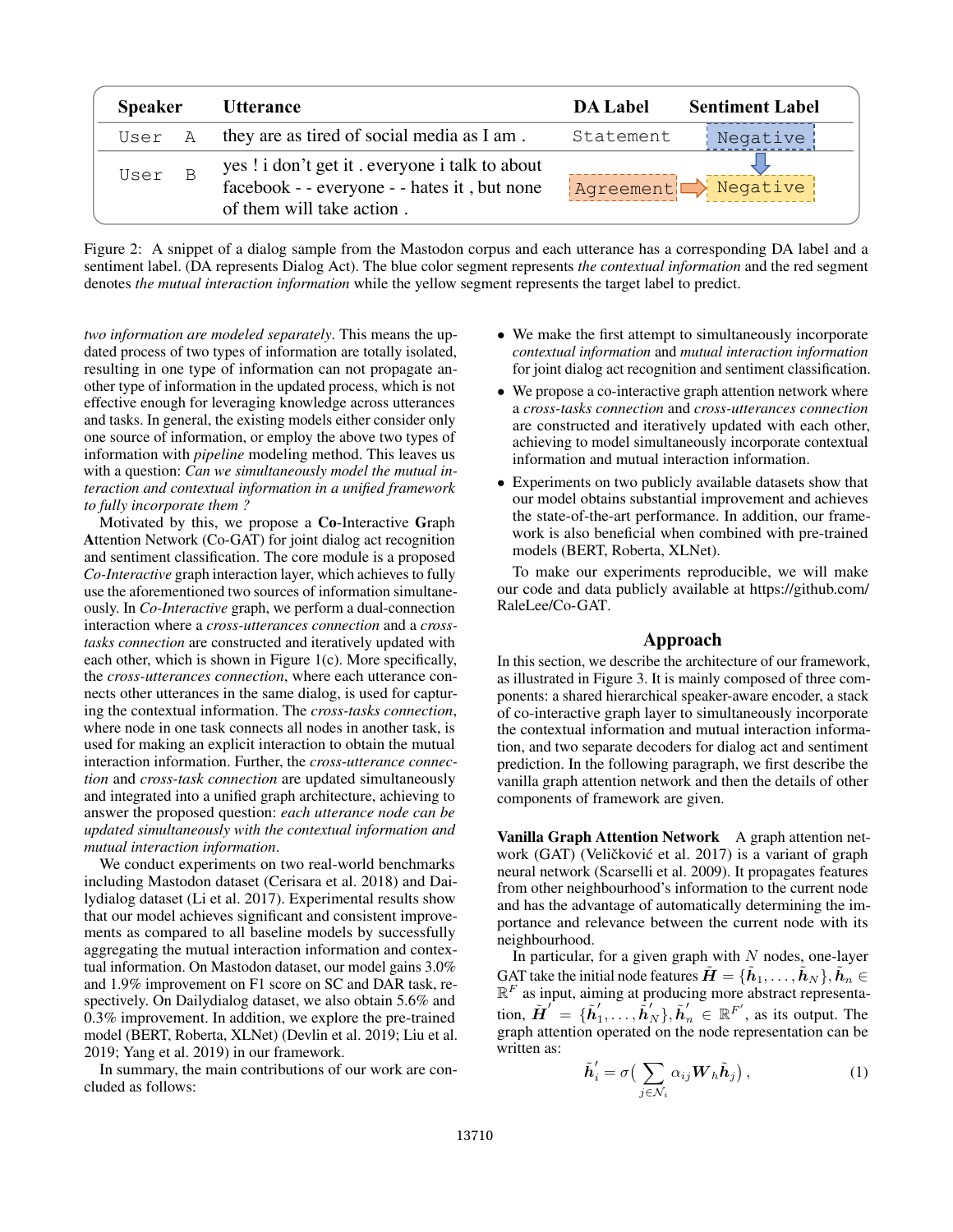

Figure 3: The illustration of our proposed framework, which consists of a hierarchical speaker-aware encoder, a stacked graph-based interaction layer and two separate decoders.

where  $\mathcal{N}_i$  is the first-order neighbors of node *i* (including *i*) in the graph;  $F$  and  $F'$  are the input and output dimension;  $W_h \in \mathbb{R}^{\tilde{F}' \times F}$  is the trainable weight matrix and  $\sigma$  represents the nonlinearity activation function.

The weight  $\alpha_{ij}$  in above equation is calculated via an attention process, which models the importance of each  $h_i$ to  $h_i$ :

$$
\alpha_{ij} = \frac{\exp(\mathcal{F}(\tilde{\boldsymbol{h}}_i, \tilde{\boldsymbol{h}}_j))}{\sum_{j' \in \mathcal{N}_i} \exp(\mathcal{F}(\tilde{\boldsymbol{h}}_i, \tilde{\boldsymbol{h}}_{j'}))},
$$
\n(2)

where  $\mathcal F$  is an attention function.

In our experiments, following Veličković et al. (2017), the attention function can be formulated as:

$$
\mathcal{F}(\tilde{\boldsymbol{h}}_i, \tilde{\boldsymbol{h}}_j) = \text{LeakyReLU}\left(\mathbf{a}^\top [\boldsymbol{W}_h \tilde{\boldsymbol{h}}_i || \boldsymbol{W}_h \tilde{\boldsymbol{h}}_j]\right), \quad (3)
$$

where  $\mathbf{a} \in \mathbb{R}^{2F'}$  is the trainable weight matrix.

In addition, to stabilize the learning process of selfattention, GAT extend the above mechanism to employ *multihead attention* from (Vaswani et al. 2017):

$$
\tilde{\boldsymbol{h}}'_{i} = \prod_{k=1}^{K} \sigma \left( \sum_{j \in \mathcal{N}_{i}} \alpha_{ij}^{k} \boldsymbol{W}_{h}^{k} \tilde{\boldsymbol{h}}_{j} \right), \tag{4}
$$

where K is the number of heads,  $\alpha_{ij}^k$  is the normalized attention weight at  $k$  head and  $||$  is concatenation operation and K is the number of heads.

Finally, following Veličković et al. (2017), we employ averaging instead of concatenation to get the final prediction results.

## Hierarchical Speaker-Aware Encoder

In our framework, a hierarchical speaker-aware encoder is shared across the dialog act recognition and sentiment classification to leverage the implicit shared knowledge. Specially, it consists of a bidirectional LSTM (BiLSTM) (Hochreiter and Schmidhuber 1997), which captures temporal relationships within the words, followed by a speaker-aware graph attention network (Veličković et al. 2017) to incorporate the speaker information.

Utterance Encoder with BiLSTM Given a dialog  $C =$  $(u_1, ..., u_N)$  consists of a sequence of N utterances and the t-th utterance  $u_t = (w_1^t, ..., w_n^t)$  which consists of a sequence of *n* words, the encoder first maps the tokens in  $w_i^t$  to vectors with embedding function  $\phi^{\text{emb}}$ . Then, BiLSTM reads it forwardly from  $w_1^t$  to  $w_n^t$  and backwardly from  $w_n^t$  to  $w_1^t$  to produce a series of context-sensitive hidden states  $\overline{H} = \{h_1^t, h_2^t, \dots, h_n^t\}$ . Equations are as follows:

$$
\overrightarrow{\mathbf{h}_{i}^{t}} = \overrightarrow{\text{LSTM}}(\phi^{\text{emb}}(w_{i}^{t}), \overrightarrow{\mathbf{h}_{i-1}^{t}}), t \in [1, n],
$$
\n
$$
\overleftarrow{\mathbf{h}_{i}^{t}} \quad \overleftarrow{\mathbf{h}_{i-1}^{t}} \quad \text{(5)}
$$

$$
\overleftarrow{\mathbf{h}_i^t} = \overleftarrow{\text{LSTM}}(\phi^{\text{emb}}(w_i^t), \overleftarrow{\mathbf{h}_{i+1}^t}), t \in [n, 1],
$$
\n(6)

$$
\boldsymbol{h}_i^t = [\boldsymbol{h}_i^t, \dot{\boldsymbol{h}}_i^t]. \tag{7}
$$

Then, the last hidden state  $h_n^t$  can be seen as the utterance  $u_t$  representation  $e_t$  (i.e.,  $e_t = h_n^t$ ). Hence, the sequentially encoded feature of  $N$  utterances in  $C$  can be represented as  $E = (e_1, ..., e_N).$ 

Speaker-Level Encoder We propose to use a speakeraware graph attention network to leverage the speaker information, which enables the model to better understand how the emotion and act intention change within the same speaker (Ghosal et al. 2019). We build graphical structures over the input utterance sequences to explicitly incorporate the speaker information into the graph attention network, and construct the graph in the following way,

Vertices: Each utterance in the conversation is represented as a vertex. Each vertex is initialized with the corresponding sequentially encoded feature vector  $e_i$ , for all  $i \in [1, 2, ..., N]$ . We denote this vector as the vertex feature. Hence, the first layer states vector for all nodes is  $E = (e_1,$  $\ldots$ ,  $e_N$ ).

Edges: Since we aim to model the speaker information in a dialog explicitly, vertex  $i$  and vertex  $j$  should be connected if they belong to the same speaker. More specifically,  $A$  is an adjacent matrix  $\mathbf{A} \in \mathbb{R}^{N \times N}$  with  $\mathbf{A}_{ij} = 1$  if they're from the same speaker and  $A_{ij} = 0$  otherwise<sup>1</sup>, By doing this, the

<sup>&</sup>lt;sup>1</sup>In our paper, we only consider the first-order neighbors to alleviate the overfitting problem.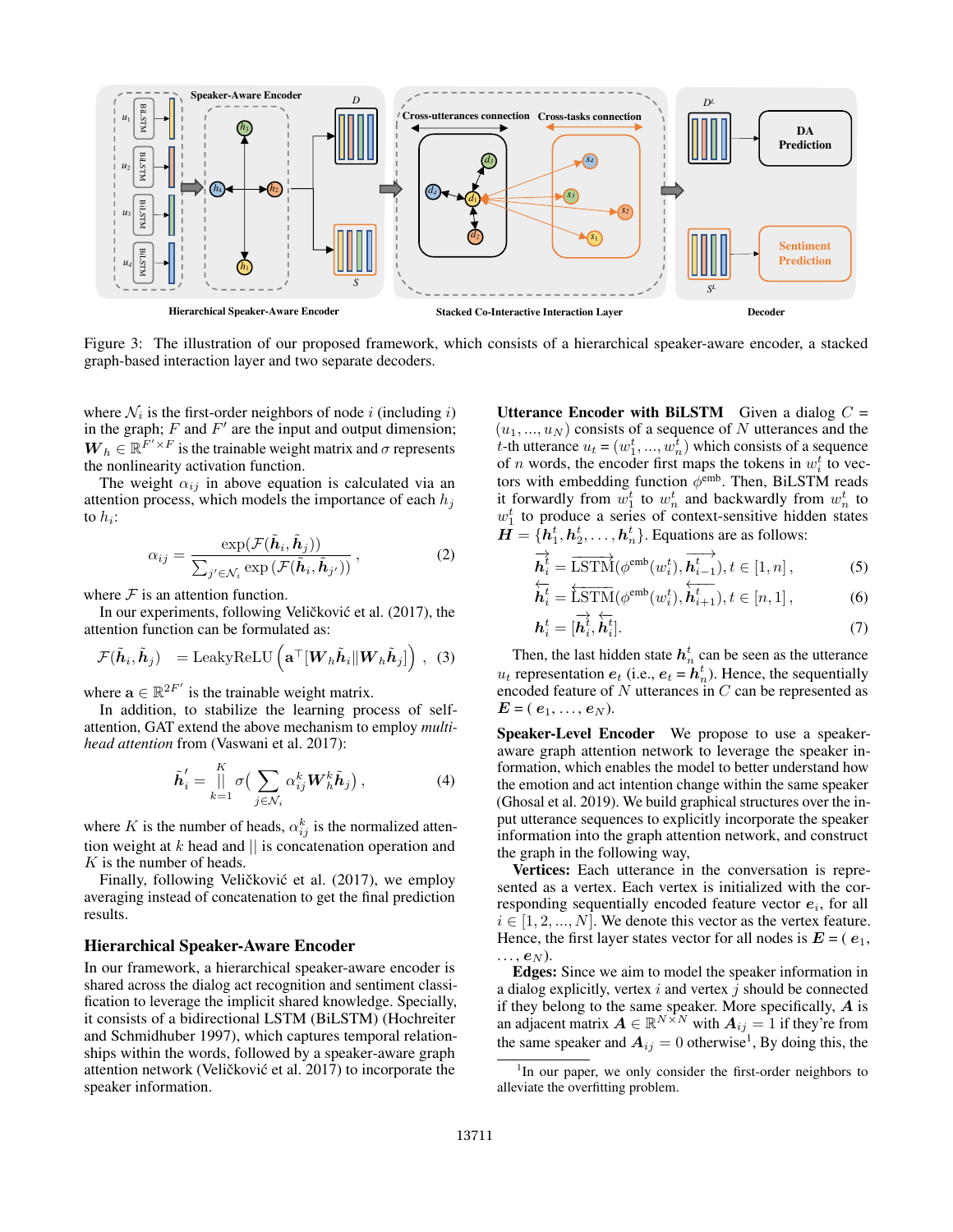speaker features can be propagated from neighbour nodes to the current node. In particular, the aggregation process can be rewritten as:

$$
\tilde{\boldsymbol{e}}'_i = \prod_{k=1}^K \sigma\big(\sum_{j \in \mathcal{S}_i} \alpha_{ij}^k \boldsymbol{W}_h^k \tilde{\boldsymbol{e}}_j\big), \tag{8}
$$

where  $S_i$  represents the nodes that belong to the same speaker with  $i$  node.

After stacking  $m$  layer, we obtain the speaker-aware encoding features  $E^m = (e_1^m, \dots, e_N^m)$ . Following Qin et al. (2020a), we first apply separate BiLSTM over act information and sentiment information separately to make them more task-specific, which can be written as  $\boldsymbol{D}^0 = \text{BiLSTM} \ (\boldsymbol{E}^m)$ and  $S^0$  = BiLSTM  $(E^m)$ .  $D^0 = (d_1^0, \dots, d_N^0)$  and  $S^0$  =  $(s_1^0, \ldots, s_N^0)$  can be seen as the initial shared representations of dialog act and sentiment.

#### Stacked Co-Interactive Graph Layer

One core advantage of our framework is modeling the contextual information and mutual interaction information into a unified graph interaction architecture and updating them simultaneously. Specially, we adopt a graph attention network (GAT) to model the interaction process with the *crosstasks connection* and *cross-utterances connection*. Graph interaction structure has been shown effective on various of NLP tasks (Lu and Li 2020; Chai and Wan 2020; Qin et al. 2020c,b). We construct the graph in the following way,

Vertices: Since we model the interaction between the two tasks in graph architecture, we have  $2N$  nodes in the graph where  $N$  nodes for sentiment classification task and the other N nodes for dialog act recognition task. We use the speakeraware encoding representation  $D^0$  and  $S^0$  to initialize our corresponding sentiment and dialog act node vertices, respectively. Thus, we obtain the initialization node representation  $\bm{H}^{0} = [\bm{D}^{0};\!\bm{S}^{0}]= [\bm{d}_{1}^{0},\ldots,\bm{d}_{N}^{0},\bm{s}_{1}^{0},\ldots,\bm{s}_{N}^{0}]\in\mathbb{R}^{2N\times d},$ where *d* represents the dimension of vertice representation.

Edges: In the graph, there exist two types of edges.

*cross-utterances connection*: We construct the *crossutterances connection* where node i should connect to its context utterance node to take the contextual information into account. More specifically, we denote the graph adjacent matrix as  $A \in \mathcal{R}^{2N \times 2N}$ , where the  $A_{i,j}^I = 1$  if they are in the same dialogue.

*cross-tasks connection*: The *cross-tasks connection* is constructed where node i connects to all another task node to explicitly leverage the mutual interaction information, where  $A_{i,j}^I = 1$  when they belongs to the different tasks.

By doing this, we model the two sources of information in a unified graph interaction framework with *cross-utterances connection* and *cross-tasks connection*. In particular, we use  $d_i^{(l)}$  and  $s_z^{(l)}$  to represent dialog act representation of node i and sentiment representation of node  $z$  in the  $l$ -th layer of the graph, respectively. For  $d_i^{(l)}$ , the graph interaction update process can be formulated as:

$$
\boldsymbol{d}_{i}^{(l+1)} = \iint\limits_{k=1}^{K} \sigma \big( \sum_{j \in \mathcal{D}_{i}} \alpha_{ij}^{k} \boldsymbol{W}_{h}^{k} \boldsymbol{d}_{j}^{(l)} + \sum_{j \in \mathcal{A}_{i}} \alpha_{ij}^{k} \boldsymbol{W}_{h}^{k} \boldsymbol{s}_{j}^{(l)} \big), \quad (9)
$$

where  $\sum_{j\in\mathcal{D}_i}\alpha_{ij}^k\bm{W}_h^k\bm{d}_j^{(l)}$  is the *cross-utterances connection* to integrate the contextual information while  $\sum_{j\in\mathcal{A}_i}\alpha_{ij}^k\bm{W}_h^k\bm{s}_j^{(l)}$  denotes the *cross-tasks connection* for incorporating the mutual interaction information.

Similarly, the graph interaction update process for  $s_i^{(l)}$  can be formulated as:

$$
\mathbf{s}_{i}^{(l+1)} = \prod_{k=1}^{K} \sigma \big( \sum_{j \in \mathcal{A}_{i}'} \alpha_{ij}^{k} \mathbf{W}_{h}^{k} \mathbf{s}_{j}^{(l)} + \sum_{j \in \mathcal{D}_{i}'} \alpha_{ij}^{k} \mathbf{W}_{h}^{k} \mathbf{d}_{j}^{(l)} \big) .
$$
 (10)

## Decoder for Dialog Act Recognition and Sentiment Classification

In order to learn deep features, we apply a stacked graph attention network with multiple layers. After stacking  $L$  layer, we obtain a final updated feature representation  $\bm{E}^L = [\bm{D}^L; \bm{S}^L]$ including:  $D^{L} = (d_1^{L}, ..., d_N^{L})$  and  $S^{L} = (s_1^{L}, ..., s_N^{L})$ . Then, we perform linear transform and LSTM upon the  $S<sup>L</sup>$  and  $D<sup>L</sup>$  to make the representation more task-specific, where the  $S^{L'}$  = Linear  $(S^L)$  and  $D^{L'}$  = LSTM  $(D^L)$ . We then adopt separate decoder to perform dialog act and sentiment prediction, which can be denoted as follows:

$$
\mathbf{y}_t^d = \text{softmax}(\mathbf{W}^d \mathbf{d}_t^{L'} + \mathbf{b}_d), \quad (11)
$$

$$
\mathbf{y}_t^s = \text{softmax}(\mathbf{W}^s \mathbf{s}_t^{L'} + \mathbf{b}_s), \quad (12)
$$

where  $\boldsymbol{y}^{d}_{t}$  and  $\boldsymbol{y}^{s}_{t}$  are the predicted distribution for dialog act and sentiment respectively;  $\boldsymbol{W}^d$  and  $\boldsymbol{W}^s$  are transformation matrices;  $\mathbf{b}_d$  and  $\mathbf{b}_s$  are bias vectors.

## Joint Training

The dialog act recognition and sentiment classification objective are formulated as:

$$
\mathcal{L}_1 \triangleq -\sum_{i=1}^{N} \sum_{j=1}^{N_S} \hat{y}_i^{(j,s)} \log \left( y_i^{(j,s)} \right),\tag{13}
$$

$$
\mathcal{L}_2 \triangleq -\sum_{i=1}^{N} \sum_{j=1}^{N_D} \hat{y}_i^{(j,d)} \log \left( y_i^{(j,d)} \right),\tag{14}
$$

where  $\hat{y}_i^d$  and  $\hat{y}_i^s$  are gold act label and gold sentiment label separately;  $N_D$  is the number of dialog act labels;  $N_S$ is the number of sentiment labels and  $N$  is the number of utterances.

Following Qin et al. (2019), the dialog act recognition and sentiment classification can be considered jointly, the final joint objective is:

$$
\mathcal{L}_{\theta} = \mathcal{L}_1 + \mathcal{L}_2. \tag{15}
$$

#### Experiments

## Datasets

We conduct experiments on the benchmark Dailydialog (Li et al. 2017) and Mastodon (Cerisara et al. 2018). On Dailydialogues dataset, we follow the same format and partition as in Li et al. (2017). The dataset contains 11,118 dialogues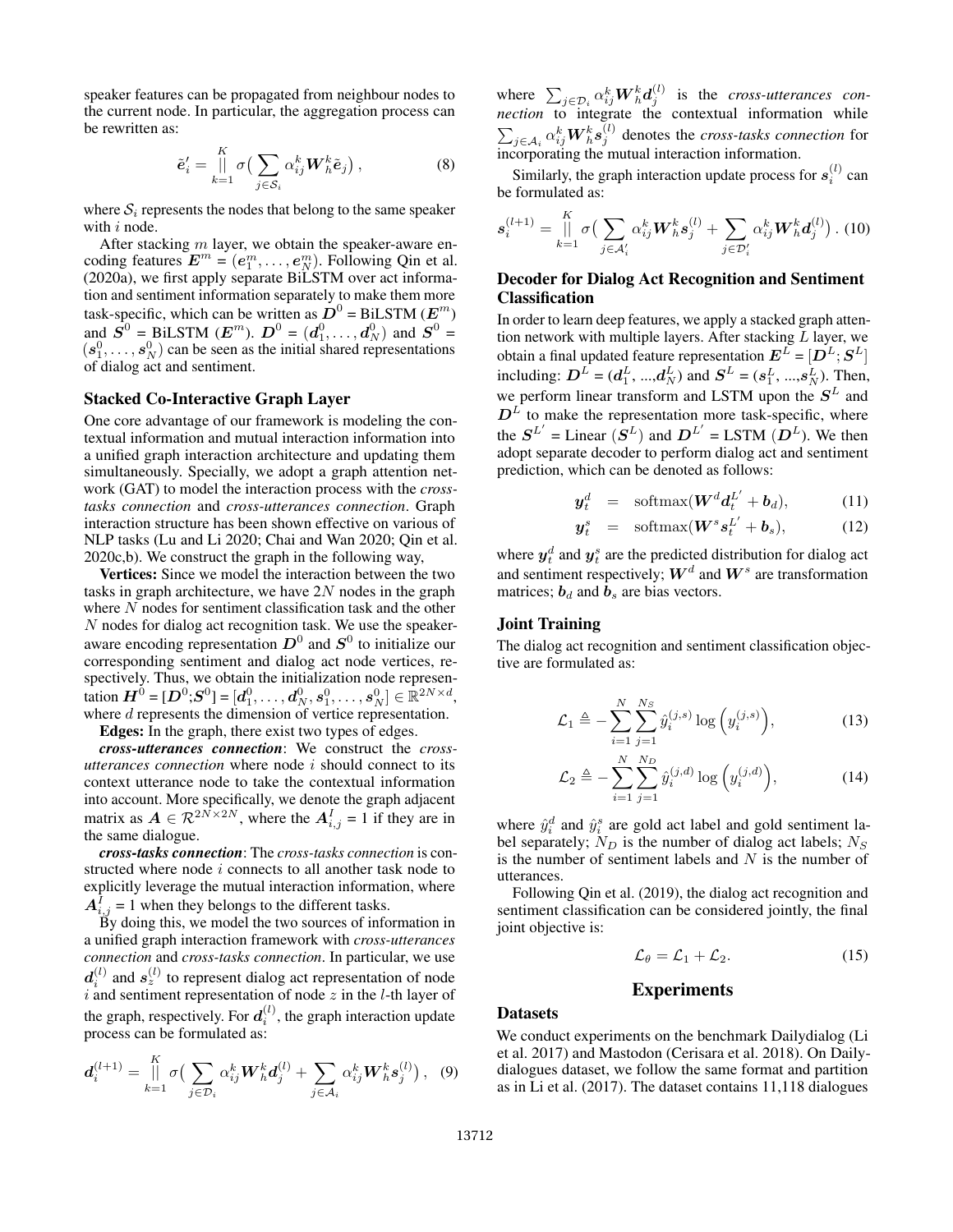|                                             | <b>Mastodon</b>          |         |         |            |         | <b>Dailydialog</b>       |           |         |         |            |         |         |
|---------------------------------------------|--------------------------|---------|---------|------------|---------|--------------------------|-----------|---------|---------|------------|---------|---------|
| Model                                       | SC                       |         |         | <b>DAR</b> |         |                          | SC        |         |         | <b>DAR</b> |         |         |
|                                             | (%<br>F1.                | R(%     | $P(\%)$ | (%)<br>F1  | $R(\%)$ | $P(\%)$                  | F1<br>(%) | $R(\%)$ | $P(\%)$ | F1(%)      | $R(\%)$ | $P(\%)$ |
| HEC (Kumar et al. 2018)                     | ۰                        |         |         | 56.1       | 55.7    | 56.5                     |           |         | -       | 77.8       | 76.5    | 77.8    |
| CRF-ASN (Chen et al. 2018)                  | $\overline{\phantom{a}}$ |         | -       | 55.1       | 53.9    | 56.5                     |           |         | ۰.      | 76.0       | 75.6    | 78.2    |
| CASA (Raheja and Tetreault 2019)            | $\overline{\phantom{a}}$ |         | -       | 56.4       | 57.1    | 55.7                     |           | -       | -       | 78.0       | 76.5    | 77.9    |
| DialogueRNN (Majumder et al. 2019)          | 41.5                     | 42.8    | 40.5    |            |         |                          | 40.3      | 37.7    | 44.5    | -          |         |         |
| DialogueGCN (Ghosal et al. 2019)            | 42.4                     | 43.4    | 41.4    | -          | -       | $\overline{\phantom{a}}$ | 43.1      | 44.5    | 41.8    | -          | -       |         |
| JointDAS (Cerisara et al. 2018)             | 37.6                     | 41.6    | 36.1    | 53.2       | 51.9    | 55.6                     | 31.2      | 28.8    | 35.4    | 75.1       | 74.5    | 76.2    |
| IIIM (Kim and Kim 2018)                     | 39.4                     | 40.1    | 38.7    | 54.3       | 52.2    | 56.3                     | 33.0      | 28.5    | 38.9    | 75.7       | 74.9    | 76.5    |
| $DCR-Net + Co-Attention (Oin et al. 2020a)$ | 45.1                     | 47.3    | 43.2    | 58.6       | 56.9    | 60.3                     | 45.4      | 40.1    | 56.0    | 79.1       | 79.0    | 79.1    |
| Our model                                   | $48.1*$                  | $53.2*$ | 44.0*   | $60.5*$    | $60.6*$ | 60.4                     | 51.0*     | $45.3*$ | $65.9*$ | 79.4       | 78.1    | $81.0*$ |

Table 1: Comparison of our model with baselines on Mastodon and Dailydialog datasets. SC represents Sentiment Classification and DAR represents Dialog Act Recognition. The numbers with \* indicate that the improvement of our model over all baselines is statistically significant with  $p < 0.05$  under t-test.

for training, 1,000 for validation and 1,000 for testing. On Mastodon dataset, it includes 239 dialogues for training, 266 dialogues for testing. We keep the train/test partition unchanged.<sup>2</sup>

#### Experimental Settings

In our experiment setting, dimensionality of all hidden units are 256. And the dimensionality of the embedding is 800 and 128 for Mastodon and Dailydialog, respectively. L2 regularization used on our model is  $1 \times 10^{-8}$ . In addition, we add a residual connection in graph attention network layer for reducing overfitting. We use Adam (Kingma and Ba 2014) to optimize the parameters in our model and adopt the suggested hyper-parameters for optimization. We set the stacked number of GAT as 2 on Mastdon dataset and 3 on Dailydialog dataset. For all experiments, we pick the model which works best on the dev set, and then evaluate it on the test set. All experiments are conducted at GeForce RTX 2080Ti. The epoch number is 300 and 100 for Mastodon and Dailydialog, respectively.

#### Baselines

We compare our model with several of state-of-the-art baselines including: 1) the separate dialog act recognition models: HEC, CRF-ASN and CASA. 2) the separate sentiment classification models: DialogueGCN and DialogueRNN. 3) the joint models including: JointDAS, IIIM and DCR-Net. We briefly describe these baseline models below: 1) HEC (Kumar et al. 2018): This work uses a hierarchical Bi-LSTM-CRF model for dialog act recognition, which capture both kinds of dependencies including word-level and utterancelevel. 2) CRF-ASN (Chen et al. 2018): This model proposes a crf-attentive structured network for dialog act recognition, which dynamically separates the utterances into cliques. 3) CASA (Raheja and Tetreault 2019): This work leverages a context-aware self-attention mechanism coupled with a hierarchical deep neural network. 4) DialogueRNN (Majumder et al. 2019): This model proposes a RNN-based neural architecture for emotion detection in a conversation to keep track of the individual party states throughout the conversation and uses this information. 5) DialogGCN (Ghosal et al.

| Model                               |        | <b>Mastodon</b> | Dailydialog |              |  |
|-------------------------------------|--------|-----------------|-------------|--------------|--|
|                                     | SC(F1) | $DAR$ $(F1)$    | SC(F1)      | $DAR$ $(F1)$ |  |
| without cross-tasks connection      | 46.1   | 58.1            | 49.7        | 78.2         |  |
| without cross-utterances connection | 44.9   | 58.7            | 48.1        | 78.2         |  |
| separate modeling                   | 46.7   | 58.4            | 45.6        | 78.3         |  |
| co-attention mechanism              | 46.5   | 59.4            | 46.2        | 79.1         |  |
| without speaker information         | 46.4   | 59.0            | 47.6        | 79.2         |  |
| Our model                           | 48.1   | 60.5            | 51.0        | 79.4         |  |

Table 2: Ablation study on Mastodon and Dailydialog test datasets.

2019): This model proposes a dialogue graph convolutional network to leverage self and inter-speaker dependency of the interlocutors to model conversational context for emotion recognition 6) JointDAS (Cerisara et al. 2018): This model uses a multi-task modeling framework for joint dialog act recognition and sentiment classification. 7) IIIM (Kim and Kim 2018): This work proposes an integrated neural network model which simultaneously identifies speech acts, predicators, and sentiments of dialogue utterances. 8) DCR-Net: This model proposes a relation layer to explicitly model the interaction between the two tasks and achieves the state-ofthe-art performance.

# Overall Results

Following Kim and Kim (2018); Cerisara et al. (2018); Qin et al. (2020a), we adopt macro-average Precision, Recall and F1 for both sentiment classification and dialog act recognition on Dailydialog dataset and we adopt the average of the dialogact specific F1 scores weighted by the prevalence of each dialog act on Mastodon dataset.

The experimental results are shown in Table 3. The first block of table represents the separate model for dialog act recognition task while the second block denotes the separate model for sentiment classification task. The third block of table represents the state-of-the-art joint models for the two task. From the results, we can observe that:

1. Our framework outperforms the state-of-the-art dialog act recognition and sentiment classification models which trained in separate task in all metrics on two datasets. This shows that our proposed graph interaction model has incorporated the mutual interaction information between the two tasks which can be effectively utilized for promoting performance mutually.

<sup>&</sup>lt;sup>2</sup>The two datasets are available in http://yanran.li/dailydialog and https://github.com/cerisara/DialogSentimentMastodon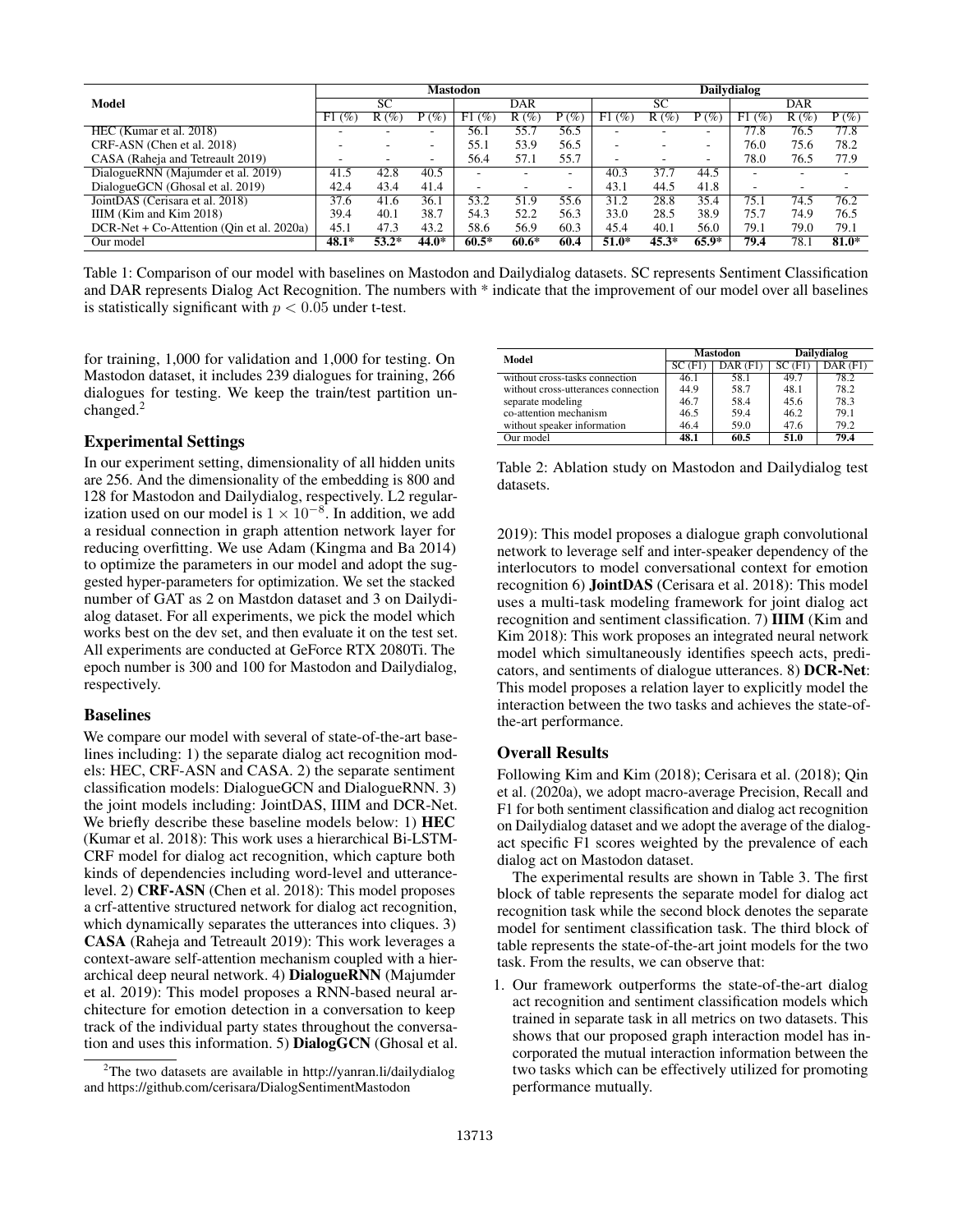

Figure 4: The performance of BERT-based model on Mastodon.F1 scores are shown in (a). Recall results are shown in (b) and (c) shows the precision results.

|                | Mastodon          |      |             |            |         |       |  |  |  |
|----------------|-------------------|------|-------------|------------|---------|-------|--|--|--|
| Model          |                   | SС   |             | DAR        |         |       |  |  |  |
|                | $\sqrt{\%}$<br>F۱ | R(%  | $\sqrt{\%}$ | $\%$<br>F١ | $R(\%)$ | $Q_0$ |  |  |  |
| RoBERTa+Linear | 55.7              | 544  | 59.7        | 61.6       | 61.8    | 614   |  |  |  |
| Co-GAT+RoBERTa | 61.3              | 58.8 | 64.3        | 66.1       | 64.8    | 67.5  |  |  |  |
| XLNet+Linear   | 58.7              | 60.9 | 56.6        | 62.6       | 61.8    | 63.4  |  |  |  |
| Co-GAT+XLNet   | 65.9              | 65.8 | 66.1        | 67.5       | 66.0    | 69.2  |  |  |  |

Table 3: Results on the pre-trained models.

2. We obtain large improvements compared with the stateof-the-art joint models. On Mastodon dataset, compared with *DCR-Net* model, our framework achieves 3.0% improvement on F1 score on sentiment classification task and 1.9% improvement on F1 score on dialog act recognition task. On Dailydialog dataset, the same trend has been observed. This demonstrates the effectiveness of simultaneously leveraging contextual information and the mutual interaction information with graph-interaction method, compared with *DCR-Net* which separate considers the two types of information.

#### Analysis

Although achieving good performance, we would like to know the reason for the improvement. In this section, we study our model from several directions. We first conduct several ablation experiments to analyze the effect of different components in our framework, including the effect of mutual interaction and contextual information. Then, we analyze the effect of simultaneous modeling method. Next, we incorporate and analyze the pre-trained model (BERT, RoBERTa, XLNet) in our framework.

Effectiveness of the Mutual Interaction Information In this setting, when constructing the graph architecture for graph interaction, we only consider the *cross-utterances connection* by removing the edges connecting from one task to another task, which can be seen as ignoring the mutual interaction information. We name it as *without cross-tasks connection* and the result is shown in Table 2. We can see 2.0% and 1.3% drop in terms of F1 scores in sentiment classification while 2.4% and 1.2% drop in dialog act recognition on Mastodon and Dailydialog dataset, respectively. We attribute it to the fact that explicitly modeling the interaction between two tasks with graph-interaction layer can encourage model to effectively utilize the information of one task for another task.

Effectiveness of the Contextual Information Similarly, when constructing the graph architecture for graphinteraction, we only consider the *cross-tasks connection* by removing the edges connecting from one node to its contextual node, which can be seen as ignoring the contextual information. We name it as *without cross-utterances connection* and the result is shown in Table 2. The results show a significant drop in performance, which verifies the effectiveness of contextual information. The reason is that contextual information help reduce ambiguity, which improves performance.

Simultaneous Modeling vs. Separate Modeling To verify the effectiveness of simultaneously modeling the two sources of information in a unified co-interactive graph interaction mechanism, we remove the co-interactive interaction layer and only use two separate sub GAT to represent the *crossutterance connection* and *cross-task connection* to model the two tasks separately and adopt the sum operation based on the output of GAT to consider their interaction. We refer it as *separate modeling* and the result is shown in Table 2 and the results show a significant drop in performance. This indicates that modeling the two sources of information with a co-interactive graph interaction mechanism can better incorporate information simultaneously compared with model the two types of information separately.

In particular, *DCR-Net* can be seen as the SOTA *pipeline* method. To make a more fair comparison with *DCR-Net*, we replace the co-interactive interaction layer with co-attention mechanism in *DCR-Net* and we keep other components unchanged. We name it as *co-attention mechanism*. The results are shown in Table 2 and we can see that our framework outperforms the *co-attention mechanism* by a large margin. This again demonstrates that simultaneously modeling the contextual information and interaction information by proposed co-interactive graph interaction mechanism is effective than the *pipeline* model to incorporate two types of information in *DCR-Net*.

Effectiveness of Speaker Information In this settings, we remove the speaker-aware encoder and only keep the BiL-STM encoder as the same. We refer it as *without speaker information* and the result is shown in Table 2. From the result, we can see that 1.7% and 3.4% drop in terms of F1 scores in sentiment classification while 1.5% and 0.2% drop in dialog act recognition on two datasets. On Dailydialog dataset, we can also observe the same trends that the F1 score drops a lot. This demonstrates that properly modeling the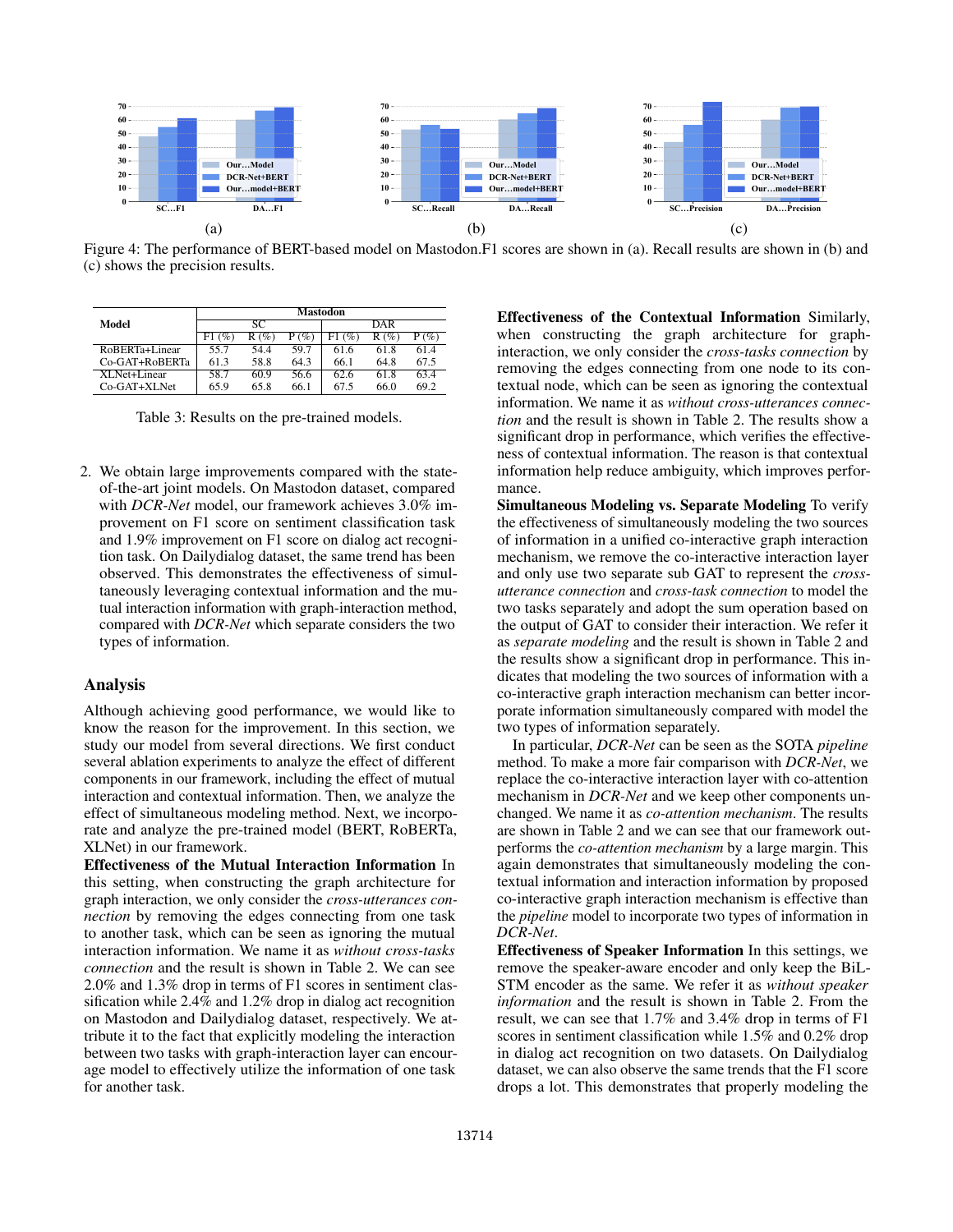speaker information can help model to capture the sentiment and act flow in a dialog, which can enhance their performance. It is noticeable that even without the speaker-aware encoder, our framework still performs the state-of-the-art *DCR-Net* model , which again demonstrates the effectiveness and robustness of our framework.

Effectiveness of Pre-trained Model Finally, following Qin et al. (2020a), we also explore the pre-trained model, BERT (Devlin et al. 2019) in our framework. In this section, we replace the hierarchical speaker-aware encoder by BERT base model<sup>3</sup> and keep other components as same with our framework. We conduct experiments on Mastodon dataset and the results are shown in Figure 4. From the results, we can observe: 1) the BERT-based model performs remarkably well and achieves a new state-of-the-art performances. This indicates that the performance can be further improved a lot with the pre-trained model and our framework works orthogonally with BERT. We attribute this to the fact that pretrained models can provide rich semantic features, which can improve the performance on both two tasks. 2) Our BERTbased model outperforms the baseline (*DCR-Net* + BERT), which again verifies the effectiveness of our proposed cointeractive graph interaction framework.

In addition, to further verify the contribution from our proposed model is still effective over the strong pre-trained model, we perform experiments with Roberta and XLNet. To further verify that our contribution from Co-GAT does not fully overlap with contextualized word representations (Roberta, XLNet), we have conducted the following experiments on Mastodon dataset:

1) Roberta/XLNet+Linear. In this setting, we adopt the Roberta/XLNet model as the shared encoder and add two different linear decoders for SC and DAR task.

2) Co-GAT + Roberta/XLNet. Here, we replace the hierarchical speaker-aware encoder by Roberta/XLNet model and keep other components as same with our framework. The Roberta/XLNet is fine-tuned in our experiment.

Results are shown in Table 3. From the results, we find that the integration of Co-GAT and Roberta/XLNet can further improve the performance, demonstrating that contributions from the two are complementary.

#### Related Work

## Dialog Act Recognition

Kalchbrenner and Blunsom (2013) propose a hierarchical CNN to model the context information for DAR. Lee and Dernoncourt (2016) propose a model which combine the advantages of CNNs and RNNs and incorporated the previous utterance as context to classify the current for DAR. Ji, Haffari, and Eisenstein (2016) use a hybrid architecture, combining an RNN language model with a latent variable model. Furthermore, many work (Liu et al. 2017; Kumar et al. 2018; Chen et al. 2018) explore different architectures to better incorporate the context information for DAR. Raheja and Tetreault (2019) propose the context-aware self-attention mechanism for DAR and achieve the promising performance.

#### Sentiment Classification

Sentiment classification in dialog system can be seen as the sentence-level sequence classification problem. One series of works are based on CNN (Zhang, Zhao, and LeCun 2015; Conneau et al. 2017; Johnson and Zhang 2017) to capture the local correlation and position-invariance. Another series of works adopt RNN based models (Tang, Qin, and Liu 2015; Yang et al. 2016; Xu et al. 2016) to capture temporal features for sentiment classification. Besides, Some works (Xiao and Cho 2016; Shi et al. 2016; Wang 2018) combine the advantages of CNN and RNN. Recently, Majumder et al. (2019) introduce a party state and global state based recurrent model for modeling the emotional dynamics. Majumder et al. (2019) propose a dialogGCN which leverages self and inter-speaker dependency of the interlocutors to model context and achieve the state-of-the-art performance.

#### Joint Model

Considering the correlation between dialog act recognition and sentiment classification, many joint models are proposed to consider the interaction between the two tasks. Cerisara et al. (2018) explore the multi-task framework to model the correlation between the two tasks. Kim and Kim (2018) propose an integrated neural network for identifying dialog act, predicators, and sentiments of dialogue utterances. Compared with their work, our framework simultaneously considers the contextual information and mutual interaction information into a unified graph interaction architecture. In contrast, their models only consider on type of information (contextual information or mutual interaction information). More recently, Qin et al. (2020a) propose a DCR-Net which adopts a relation layer to model the relationship and achieve the state-of-theart performance. This model can be regarded as the *pipeline* method to model the contextual and mutual interaction information, which ignores the contextual information when performing interaction between the two tasks. In contrast, we propose a co-interactive graph attention network where *cross-utterances connection* and *cross-tasks connection* are constructed and iteratively updated with each other to simultaneously model the contextual information and the mutual interaction information into a unified graph structure. To the best of our knowledge, we are the first to simultaneously model the mutual information and contextual information in a unified graph interaction architecture

# Conclusion

In this paper, we propose a co-interactive graph framework where a *cross-utterances connection* and a *cross-tasks connection* are constructed and iteratively updated with each other, achieving to simultaneously model the contextual information and mutual interaction information in a unified architecture. Experiments on two datasets show the effectiveness of the proposed models and our model achieves state-of-the-art performance. In addition, we analyze the effect of incorporating strong pre-trained model in our joint model and find that our framework is also beneficial when combined with pre-trained models (BERT, Roberta, XLNet).

<sup>&</sup>lt;sup>3</sup>The BERT is fine-tuned in our experiment.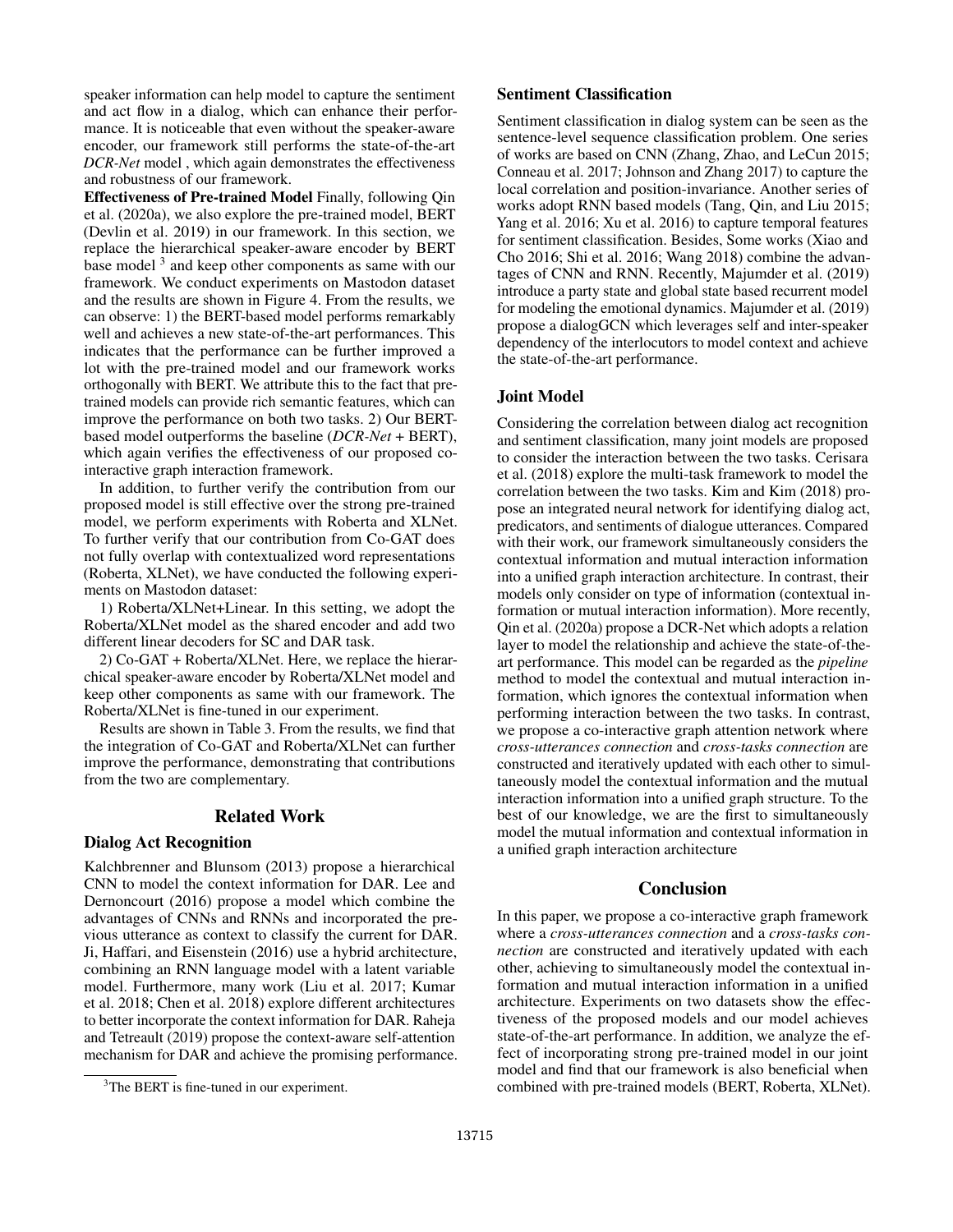# Acknowledgments

We thank the anonymous reviewers for their helpful comments and suggestions. This work was supported by the National Key R&D Program of China via grant 2020AAA0106501 and the National Natural Science Foundation of China (NSFC) via grant 61976072 and 61772153. This work was also supported by the Zhejiang Lab's International Talent Fund for Young Professionals.

#### References

Cerisara, C.; Jafaritazehjani, S.; Oluokun, A.; and Le, H. T. 2018. Multi-task dialog act and sentiment recognition on Mastodon. In *Proceedings of the 27th International Conference on Computational Linguistics*, 745–754. Santa Fe, New Mexico, USA: Association for Computational Linguistics. URL https://www.aclweb.org/anthology/C18-1063.

Chai, Z.; and Wan, X. 2020. Learning to Ask More: Semi-Autoregressive Sequential Question Generation under Dual-Graph Interaction. In *Proceedings of the 58th Annual Meeting of the Association for Computational Linguistics*, 225–237. Online: Association for Computational Linguistics. doi:10. 18653/v1/2020.acl-main.21. URL https://www.aclweb.org/ anthology/2020.acl-main.21.

Chen, Z.; Yang, R.; Zhao, Z.; Cai, D.; and He, X. 2018. Dialogue act recognition via crf-attentive structured network. In *Proc. of SIGIR*.

Conneau, A.; Schwenk, H.; Barrault, L.; and Lecun, Y. 2017. Very Deep Convolutional Networks for Text Classification. In *Proceedings of the 15th Conference of the European Chapter of the Association for Computational Linguistics: Volume 1, Long Papers*, 1107–1116. Valencia, Spain: Association for Computational Linguistics. URL https://www.aclweb.org/ anthology/E17-1104.

Devlin, J.; Chang, M.-W.; Lee, K.; and Toutanova, K. 2019. BERT: Pre-training of Deep Bidirectional Transformers for Language Understanding. In *Proc. of NAACL*.

Ghosal, D.; Majumder, N.; Poria, S.; Chhaya, N.; and Gelbukh, A. 2019. DialogueGCN: A Graph Convolutional Neural Network for Emotion Recognition in Conversation. In *Proceedings of the 2019 Conference on Empirical Methods in Natural Language Processing and the 9th International Joint Conference on Natural Language Processing (EMNLP-IJCNLP)*, 154–164. Hong Kong, China: Association for Computational Linguistics. doi:10.18653/v1/D19-1015. URL https://www.aclweb.org/anthology/D19-1015.

Hochreiter, S.; and Schmidhuber, J. 1997. Long short-term memory. *Neural computation* .

Ji, Y.; Haffari, G.; and Eisenstein, J. 2016. A latent variable recurrent neural network for discourse relation language models. *arXiv preprint arXiv:1603.01913* .

Johnson, R.; and Zhang, T. 2017. Deep Pyramid Convolutional Neural Networks for Text Categorization. In *Proceedings of the 55th Annual Meeting of the Association for Computational Linguistics (Volume 1: Long Papers)*, 562–570. Vancouver, Canada: Association for Computational Linguistics. doi:10.18653/v1/P17-1052. URL https://www.aclweb.org/anthology/P17-1052.

Kalchbrenner, N.; and Blunsom, P. 2013. Recurrent convolutional neural networks for discourse compositionality. *arXiv preprint arXiv:1306.3584* .

Kim, M.; and Kim, H. 2018. Integrated neural network model for identifying speech acts, predicators, and sentiments of dialogue utterances. *Pattern Recognition Letters* .

Kingma, D. P.; and Ba, J. 2014. Adam: A method for stochastic optimization. *arXiv preprint arXiv:1412.6980* .

Kumar, H.; Agarwal, A.; Dasgupta, R.; and Joshi, S. 2018. Dialogue act sequence labeling using hierarchical encoder with crf. In *Proc. of AAAI*.

Lee, J. Y.; and Dernoncourt, F. 2016. Sequential short-text classification with recurrent and convolutional neural networks. *arXiv preprint arXiv:1603.03827* .

Li, Y.; Su, H.; Shen, X.; Li, W.; Cao, Z.; and Niu, S. 2017. DailyDialog: A Manually Labelled Multi-turn Dialogue Dataset. In *Proceedings of the Eighth International Joint Conference on Natural Language Processing (Volume 1: Long Papers)*, 986–995. Taipei, Taiwan: Asian Federation of Natural Language Processing. URL https: //www.aclweb.org/anthology/I17-1099.

Lin, T.-E.; Xu, H.; and Zhang, H. 2020. Discovering New Intents via Constrained Deep Adaptive Clustering with Cluster Refinement. In *Thirty-Fourth AAAI Conference on Artificial Intelligence*.

Liu, Y.; Han, K.; Tan, Z.; and Lei, Y. 2017. Using Context Information for Dialog Act Classification in DNN Framework. In *Proceedings of the 2017 Conference on Empirical Methods in Natural Language Processing*, 2170–2178. Copenhagen, Denmark: Association for Computational Linguistics. doi:10.18653/v1/D17-1231. URL https://www.aclweb.org/ anthology/D17-1231.

Liu, Y.; Ott, M.; Goyal, N.; Du, J.; Joshi, M.; Chen, D.; Levy, O.; Lewis, M.; Zettlemoyer, L.; and Stoyanov, V. 2019. Roberta: A robustly optimized bert pretraining approach. *arXiv preprint arXiv:1907.11692* .

Lu, Y.-J.; and Li, C.-T. 2020. GCAN: Graph-aware Co-Attention Networks for Explainable Fake News Detection on Social Media. In *Proceedings of the 58th Annual Meeting of the Association for Computational Linguistics*, 505–514. Online: Association for Computational Linguistics. doi:10. 18653/v1/2020.acl-main.48. URL https://www.aclweb.org/ anthology/2020.acl-main.48.

Majumder, N.; Poria, S.; Hazarika, D.; Mihalcea, R.; Gelbukh, A.; and Cambria, E. 2019. Dialoguernn: An attentive rnn for emotion detection in conversations. In *Proceedings of the AAAI Conference on Artificial Intelligence*.

Qin, L.; Che, W.; Li, Y.; Ni, M.; and Liu, T. 2020a. DCR-Net: A Deep Co-Interactive Relation Network for Joint Dialog Act Recognition and Sentiment Classification. In *Proceedings of the AAAI Conference on Artificial Intelligence*.